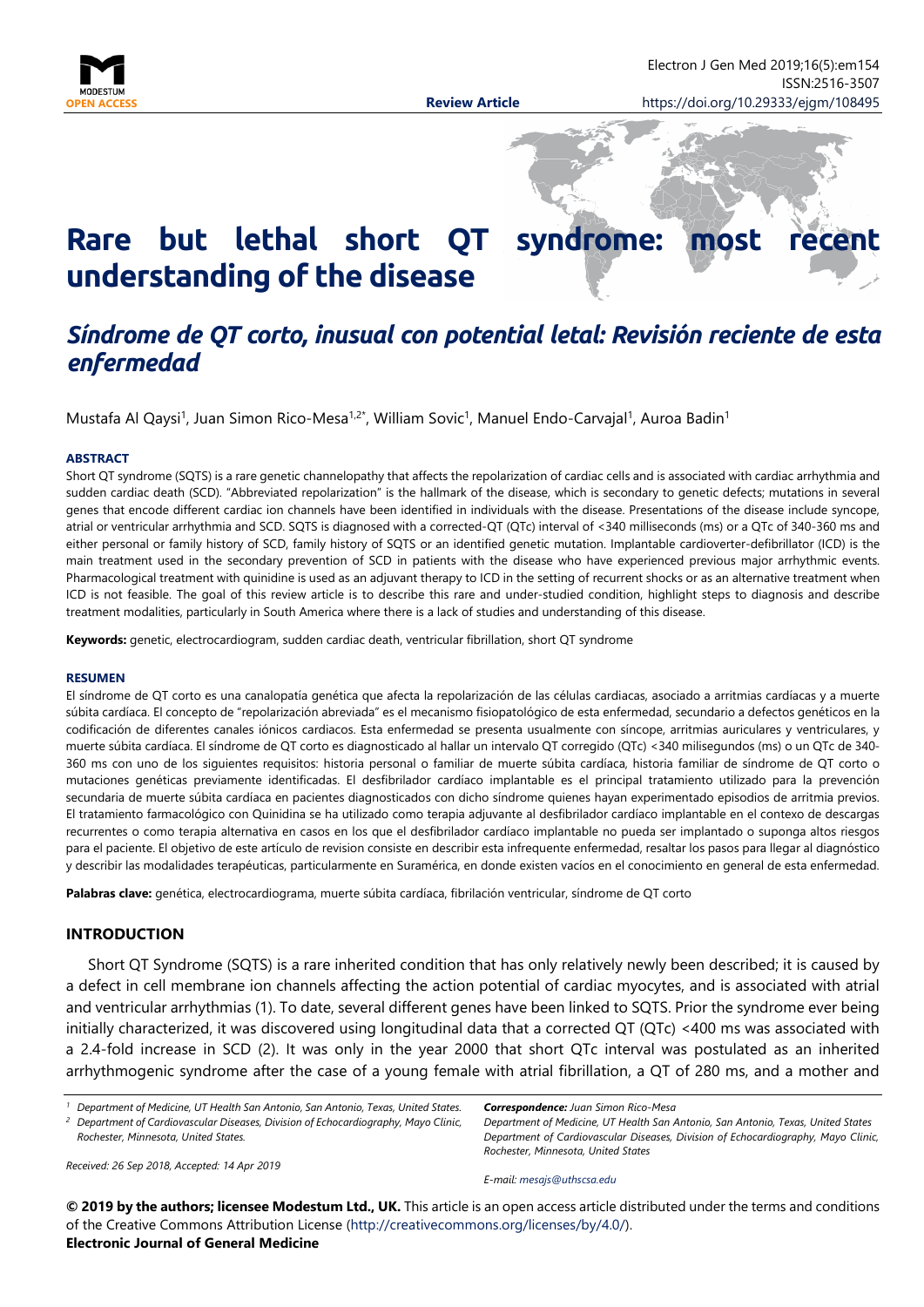#### Action potential of cardiac muscles



**Figure 1:** *Normal Action potential* Source: Elaborated by the authors

brother who likewise had shortened QT intervals was described (3). Since then, over a 100 cases of SQTS have been reported and awareness of the disease has risen. Despite this rise in awareness, our understanding of this rare syndrome remains limited.

## **EPIDEMIOLOGY**

Rare diseases in which death can be the initial presentation, such as SQTS, make the true prevalence of these diseases hard to determine. The prevalence of a short QTc interval (not necessarily short QT syndrome) also varies depending on the population and the defining cutoff, further complicating any determination of the prevalence of the disease. Most large cohorts use a QTc cutoff of less than 360 ms. In the United States, a QTc of <360 ms was found in 2% of 46,129 healthy subjects (4). A retrospective study of 486,014 primary care based patients in Brazil found a QTc of <370 ms in 2% of the population (5). Where as in Japan a QTc interval ≤357 ms in males and ≤364 ms in females was found in 0.37% of a large cohort (6). A Swiss cohort of 41,767 male army individuals reported a 1% prevalence of short QTc intervals (<347 ms) (7).

## **PATHOPHYSIOLOGY**

The "electrical" activity of cardiac myocytes is mainly generated by ion movements through ion channels, creating the cardiac action potential (AP) (8). The depolarizing current starts after the opening of fast sodium channels ( $I_{Na}$ ) which allow rapid influx of sodium into the cell (8). Repolarizing current is generated by potassium efflux from the cell through potassium channels (IKr, IKs, IK1) (8–10). Repolarization plateaus temporarily as a result of calcium ion influx (8,9). (**Figure 1**). The QT interval is a representation of the length of a whole AP cycle. A disturbance in the aforementioned ion channels will affect the length of AP and in turn the QT interval (9,10). Therefore, defects that decrease the function of sodium or calcium channels and/or increase the function of potassium channels would lead to shortening of the QT interval. Several genotypes of SQTS have been described and linked to specific ion channel defects (10); those are summarized in **Table 1**.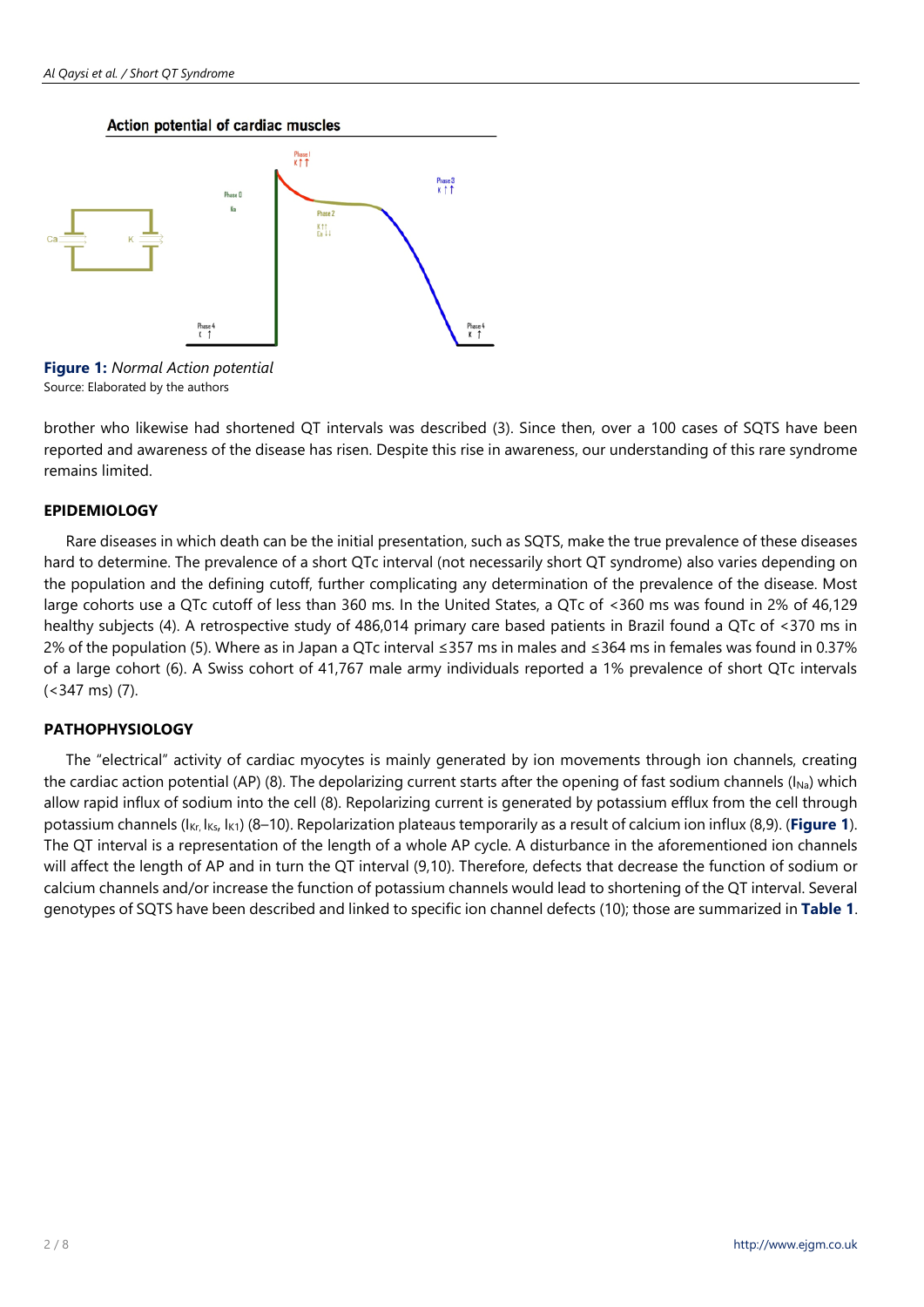**Table 1:** *Genotypes identified for SQTS with their corresponding ion channelopathy*

| <b>SQT</b><br>variant | Gene                 | <b>Channel</b>                              | Amino acid change | <b>Original study</b> | Length QTc (QT)<br>interval |
|-----------------------|----------------------|---------------------------------------------|-------------------|-----------------------|-----------------------------|
| SQT1                  | KCNH <sub>2</sub>    | $I_{\text{Kr}}$                             | <b>N588K</b>      | Brugada et al.        | $\leq 300$                  |
|                       |                      |                                             | T618I             | Sun et al.            | $316\pm9$                   |
|                       |                      |                                             | <b>E50D</b>       | Redpath et al.        | 366-381                     |
|                       |                      |                                             | <b>I560T</b>      | Harrell et al.        | 319                         |
|                       |                      |                                             | R1135H            | Itoh et al.           | 329                         |
|                       |                      |                                             | S631A             | Akdis et al.          | < 320                       |
| SQT2                  | KCNQ1                | <b>I</b> <sub>Ks</sub>                      | V307L             | Bellocq et al.        | 302                         |
|                       |                      |                                             | V141M             | Hong et al.           | 294                         |
|                       |                      |                                             | <b>I274V</b>      | Rhodes et al.         | $\blacksquare$              |
|                       |                      |                                             | F279I             | Moreno et al.         | 356                         |
|                       |                      |                                             | <b>R259H</b>      | Mazzanti et al.       | 316                         |
|                       |                      |                                             | A287T             | Rothenberg et al.     | 333                         |
| SQT3                  | KCNJ2                | $I_{K1}$                                    | D172N             | Priori et al.         | 315-330                     |
|                       |                      |                                             | M301K             | Hattori et al.        | 194                         |
|                       |                      |                                             | E299V             | Deo et al.            | 200                         |
|                       |                      |                                             | K346T             | Ambrosini et al.      | 331                         |
| SQT4                  | CACNA1C              | $l_{Ca}$                                    | A39V              | Antzelevitch et al.   | 360                         |
|                       |                      |                                             | G490R             | Antzelevitch et al.   | 346-373                     |
|                       |                      |                                             | R1977O            | Mazzanti et al.       | 346-360                     |
| SQT5                  | CACNB <sub>2</sub> b | $I_{Ca}$                                    | S481L             | Antzelevitch et al.   | 331-370                     |
| SQT6                  | CACNA2D1             | Ica                                         | S755T             | Templin et al.        | 330                         |
| SQT7                  | SCN5A                | $I_{\text{Na}}$                             | R689H             | Hong et al.           | 320                         |
| SQT8                  | SLC4A3               | Anion exchanger AE3 (Cl,HCO3-<br>exchanger) | <b>R370H</b>      | Thorsen et al.        | 322-358                     |

Source: Adapted from Priori et al. (2005) (10), Brugada et al. (2004) (11), Sun et al. (2011) (12), Redpath et al. (2009) (13), Harrell et al. (2015) (14), Itoh et al. (2009) (15), Akdis et al. (2018) (16), Bellocq et al. (2004) (17), Hong et al. (2005) (18), Rhodes et al. (2008) (19), Moreno et al. (2015) (20), Mazzanti et al.(2014) (21), Rothenberg et al. (2016) (22), Hattori et al. (2012) (23), Deo et al. (2013) (24), Ambrosini et al. (2014) (25), Antzelevitch et al. (2007) (26), Templin et al. (2011) (27), Hong et al. (2012) (28), Thorsen et al. (2017) (29)



**Figure 2:** *Action potential in SQTS* SQTS = Short QT Syndrome. Source: Elaborated by the authors

Gain of function mutations of genes KCNH2, KCNQ1 and KCNJ2 increase the efflux of potassium (10,11,17). On the other hand, loss of function mutations in CACNB2b, CACNA1C and CACNA2D1 decrease the influx of calcium into the cell (26,27). These mutations and their effects on cellular ion movements decrease the duration of the AP by enhancing repolarization, as evidenced by the ECG finding of short J-point to T-peak interval noticed in some patients with SQTS [**Figure 2**] (26,27,30). Loss of function mutation in SCN5A causes a decrease in sodium influx thereby shortening the QTc (28). Less than 25% of SQTS cases are explained by cation channel mutations. Other classes of genes, therefore, are likely to be linked with the development of SQTS.(31). However, few other genes mutations have been identified in SQTS that don't directly affect the function of ion channels. Roussel et al. described three patients with SLC22A5 gene mutation, resulting in carnitine deficiency and SQTS, QTc was significantly shortened (282-340) in these individuals and was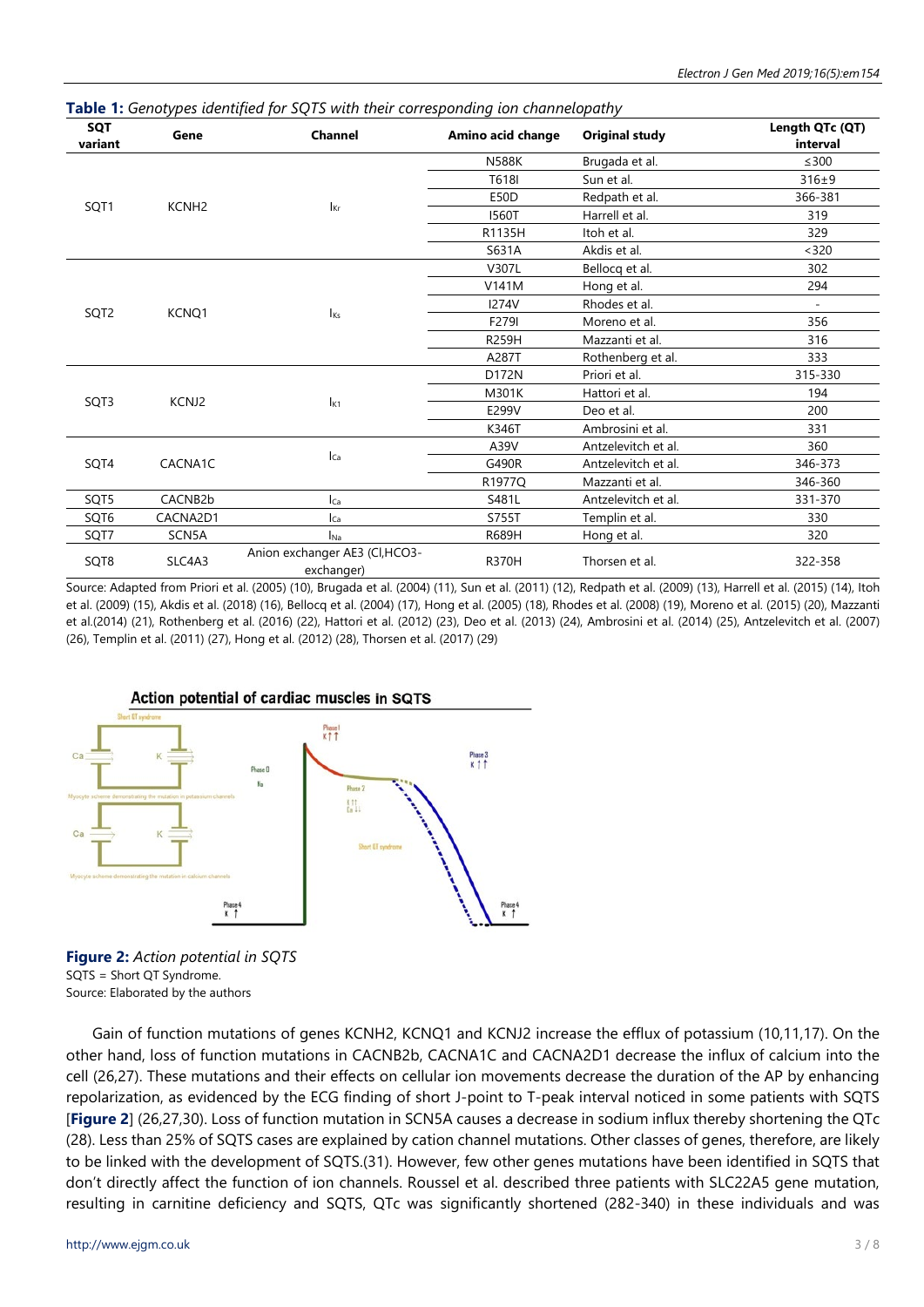corrected with carnitine supplementation. Carnitine deficiency in these individuals is thought to affect the rapid potassium channels (IKr) (30,32). Recently, a "loss of function" mutation in the SLC4A3 gene, which encodes the cardiac chloride-bicarbonate exchanger AE3, was reported by Thorsen et al. to be associated with SQTS. This mutation was associated with an increase in intracellular pH, causing a potential shortening in QTc (29).

# **DIAGNOSIS**

In 2013, the Heart Rhythm Society/European Heart Rhythm Association/Asian Pacific Heart Rhythm Society expert consensus statement defined a standalone QTc of <330 ms as sufficient to make the diagnosis of SQTS (33). However, since then, Mazzanti et al. (2014) described 73 patients with SQTS including 21 patients with a QTc > 330, supporting a previously published study by Giustetto on the presence of the disease in patients with a higher QTc (21,34). The European Society of Cardiology in 2015 suggested a QTc of <340 as diagnostic of SQTS (Class of recommendation I, Level of evidence C) (35). The diagnosis of SQTS in patients with QTc 340-360 ms is suggested by short QTc plus one of the following (Class of recommendation IIa, Level of evidence C) (35):

- A confirmed pathogenic mutation
- A family history of SQTS
- A family history of sudden death at age <40 years
- Survival from a VT/VF episode in the absence of heart disease

Another diagnostic criterion proposed by Giustetto et al. (2015) for patients with a QTc 340-360 ms is poor adaptation (poor expected shortening) of the QT interval to an increase in heart rate. In Giustetto et al. study, 21 individuals with SQTS were studied and noticed to have decreased QTc adaptation in response to exercise (ΔQTc at rest—QT at peak was 48  $\pm$  14ms in SQTS patients versus 120  $\pm$  20ms in the normal control group) (36). This study was limited by fact that the control group was composed of healthy individuals with normal QTc rather than non-SQTS individuals with short QTc.

## **ARRHYTHMOGENESIS IN SQTS**

Net inward depolarization currents, outward repolarization currents or a combination of both explain the shortening of the action potential leading to SQTS. The most common depolarization channels involved are the  $I_{Na}$  and  $I_{Ca}$ . For repolarization channels, Ito, IK1, IK-ATP, IACh, IKr, or IKs represent the most commonly involved in SQTS. An increase in the transmural dispersion of repolarization caused by defective ion channels has been described as a cause for cardiac circuit reentry and arrhythmia, creating a unidirectional block and also shortening the action potential. This effect was first described in experimental studies involving canine models, where specific I<sub>kr</sub> agonists were administered causing a shortening of the SQTS and leading to an increase in the transmural dispersion of repolarization (37). Factors such as the shortening of wave length can also explain the maintenance of the refractory period, as described by Patel, Yan and Antzelevitch (2010). Mutations involving a loss of function in inward  $I_{\text{ca-L}}$  channels and gain of function in outward K channels may shorten the QT interval as well (37).

## **SCREENING AND RISK STRATIFICATION**

Identifying individuals with SQTS is essential for implementing adequate and appropriate treatment and prevention strategies. A proposed scoring system developed by Gollob, Redpath and Roberts (2011) is helpful for stratifying highrisk individuals (38). This system, however, remains difficult to validate due to the small number of people with SQTS but is a helpful tool in identifying high-risk patients. This scoring system was modified by Villafane et al. (2013) and validated in 25 patients (**Table 2**) (39).

ECG screening is recommended for newborns with a family history of SQTS (40). Genetic testing is only recommended for those subjects with a high suspicion of SQTS (1). Invasive strategies such as routine electrophysiological study are not recommended since they have not showed a clear benefit in both diagnostic yield and in risk stratification (1).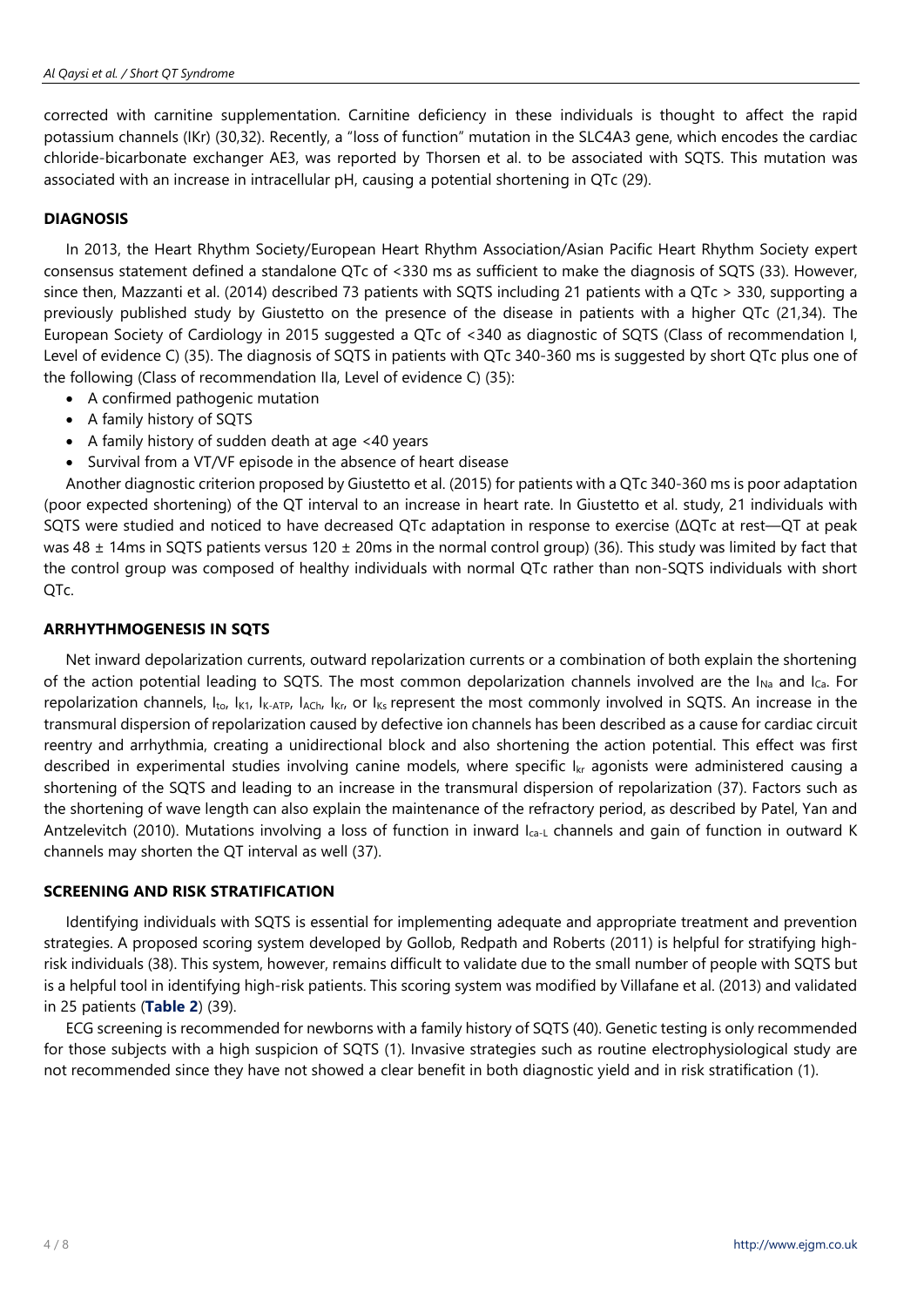## **Table 2:** *Modified Gollob´s score for identifying patients with high risk to develop symptoms*

| .<br><b>Criteria</b>                                                        | <b>Points</b> |
|-----------------------------------------------------------------------------|---------------|
| QTc, milliseconds                                                           |               |
| < 370                                                                       |               |
| < 350                                                                       |               |
| < 330                                                                       |               |
| J-point to T-peak interval <120 milliseconds                                |               |
| Family history*                                                             |               |
| First- or second-degree relative with high probability of SQTS              |               |
| First- or second-degree relative with autopsy-negative sudden cardiac death |               |
| Sudden infant death syndrome                                                |               |
| Genotype*                                                                   |               |
| Genotype positive                                                           |               |
| Mutation of undetermined significance in a culprit gene                     |               |
|                                                                             |               |

Individuals with a score of 5 or more were symptomatic.

Source: Adapted from Villafane et al. (2013) (39)

#### **MANAGEMENT**

Management of SQTS is based on expert consensus recommendations due to the lack of clinical trials. Current guidelines do not support primary prevention for patients without a previous episode of SCD. However frequent followup and referral to an electrophysiology specialist may be recommended in those asymptomatic individuals (39). In patients with SQTS who survived cardiac arrest, ICD placement is always recommended for secondary prevention of SCD (Class I recommendation according to AHA/ACC/HRS, ESC, and HRS/EHRA/APHRS guidelines) (1,33,35). These patients have a high incidence of recurrence of SCD. In a small study published by Giusteto et al. (2011) and Villafane et al. (2018), 18% of patients with SQTS and ICD implantation experienced appropriate ICD treatment during short term follow-up (34,39,41). However, patients with SQTS are prone to inappropriate shocks with the conventional programming of the ICD due to double sensing of the QRS complex and the short, sharp and high amplitude T-wave. Revision of programming with reduced sensitivity levels and decay delays effectively limited T wave oversensing (42,43). Medical treatment is used as an adjuvant therapy to ICD for patients with recurrent shocks, those who refuse ICD placement or patients with contraindications to ICD. Quinidine has been described as the optimal medical treatment for SQTS. In fact, several small studies showed normalization or prolongation of the QTc interval with quinidine (1,34,44–46). In addition, it has been shown to decrease the frequency of shocks in those with ICDs (1,34,45,46). Isoproterenol infusion can be effective in terminating electrical storm with refractory ventricular arrhythmia and restoring normal rhythm (Class II recommendation for this according to AHA/ACC/HRS guidelines) (1). In a small cohort of patients evaluated by Hong et al. (2005) (47), propafenone was found to be effective in treating atrial fibrillation in patients with SQTS (10). Multiple other medications (amiodarone, ibutilide, sotalol, flecainide, and metoprolol) have been described in individual case reports or in vitro studies but have not been replicated (12,31,34,48–50).

## **CONCLUSIONS**

Short QT syndrome is a rare genetic channelopathy that can manifest at any age. Affected individuals might be asymptomatic or might suffer from syncope or atrial or ventricular arrhythmias. Several genetic mutations have been identified and linked to SQTS. Diagnostic criteria for the disease have evolved over the years since the syndrome was discovered as new studies and research continue to emerge. Diagnosis is made in an asymptomatic individual with a QTc of <340 ms or an individual with a QTc of 340-360 and a positive gene mutation or a family history of SCD or SQTS or a personal history of SCD. ICD implantation and/or quinidine are recommended for secondary prevention of SCD. Primary prevention of SCD is controversial. Our understanding of the disease is very limited and mainly based on case series and small studies primarily done in Europe and the USA; very few cases have been reported in Latin American populations. Increased awareness of the syndrome is crucial to allow for the identification of a larger cohort needed for the conduction of bigger studies to increase our understanding of this deadly syndrome; this is especially true in Latin America where there is a lack of information regarding the diagnosis and treatment of this severe condition.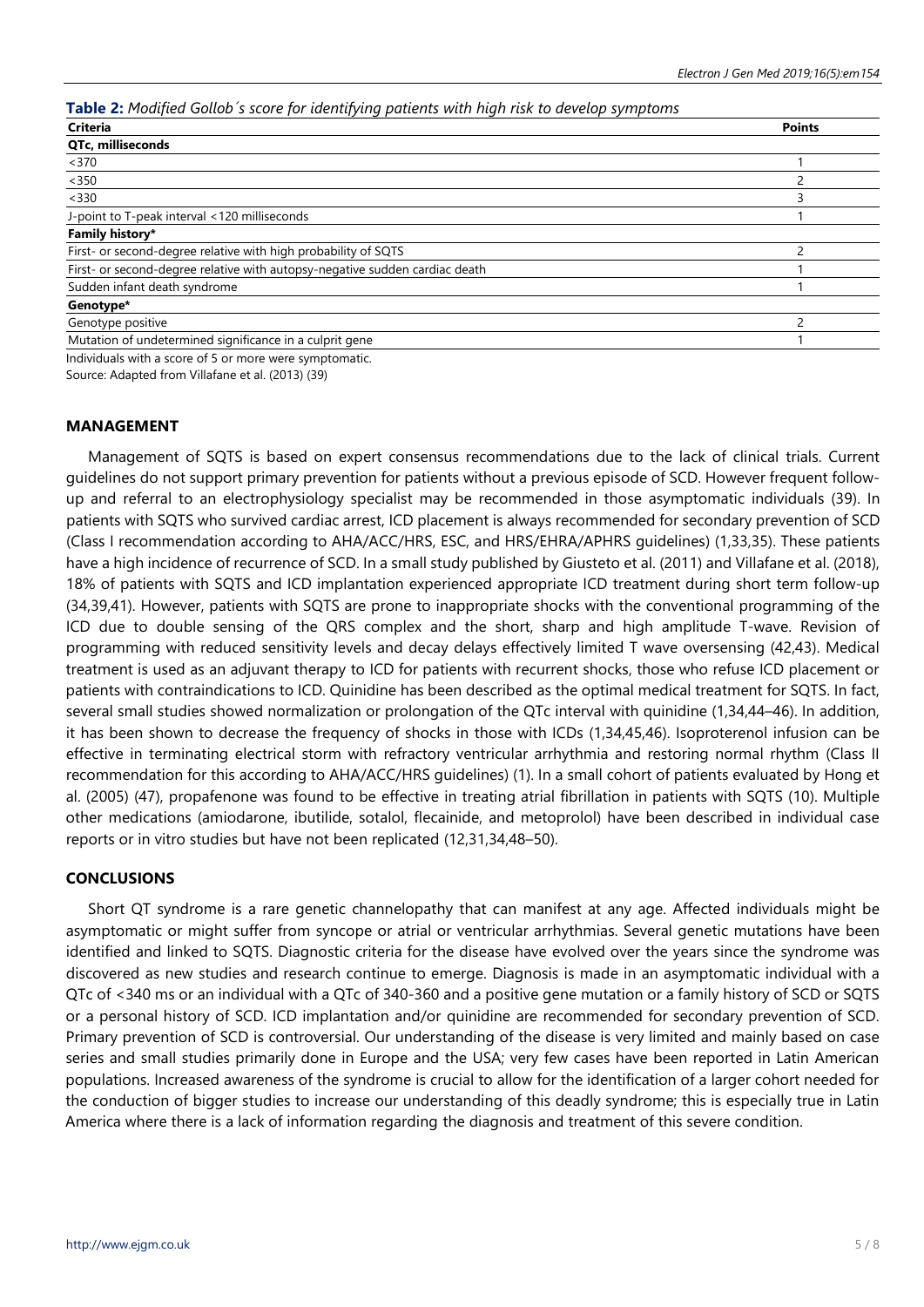# **REFERENCES**

- 1. Al-Khatib SM, Stevenson WG, Ackerman MJ, et al. 2017 AHA/ACC/HRS guideline for management of patients with ventricular arrhythmias and the prevention of sudden cardiac death: executive summary: a report of the American College of Cardiology/American Heart Association Task Force on Clinical Practice Guidelines and the Heart Rhythm Society. J Am Coll Cardiol. 2018;72(14):1677-749. <https://doi.org/10.1016/j.jacc.2017.10.053> PMid:29097294
- 2. Algra A, Tijssen JG, Roelandt JR, Pool J, Lubsen J. QT interval variables from 24 hour electrocardiography and the two year risk of sudden death. Heart. 1993;70(1):43–8. <https://doi.org/10.1136/hrt.70.1.43>
- 3. Gussak I, Brugada P, Brugada J, et al. Idiopathic short QT interval: a new clinical syndrome? Cardiology. 2000;94(2):99–102. <https://doi.org/10.1159/000047299> PMid:11173780
- 4. Mason JW, Ramseth DJ, Chanter DO, Moon TE, Goodman DB, Mendzelevski B. Electrocardiographic reference ranges derived from 79,743 ambulatory subjects. J Electrocardiol. 2007;40(3):228-34.e8. <https://doi.org/10.1016/j.jelectrocard.2006.09.003> PMid:17276451
- 5. Palhares DMF, Marcolino MS, Santos TMM, et al. Normal limits of the electrocardiogram derived from a large database of Brazilian primary care patients. BMC Cardiovasc Disord. 2017;17(1):152. <https://doi.org/10.1186/s12872-017-0572-8> PMid:28610624 PMCid:PMC5470250
- 6. Miyamoto A, Hayashi H, Yoshino T, et al. Clinical and electrocardiographic characteristics of patients with short QT interval in a large hospital-based population. Heart Rhythm. 2012;9(1):66–74. <https://doi.org/10.1016/j.hrthm.2011.08.016> PMid:21855519
- 7. Kobza R, Roos M, Niggli B, et al. Prevalence of long and short QT in a young population of 41,767 predominantly male Swiss conscripts. Heart Rhythm. 2009;6(5):652–7. <https://doi.org/10.1016/j.hrthm.2009.01.009> PMid:19303371
- 8. Rudy Y. Molecular basis of cardiac action potential repolarization. Ann N Y Acad Sci. 2008;1123(1):113–8. <https://doi.org/10.1196/annals.1420.013> PMid:18375583
- 9. Brugada R, Hong K, Cordeiro JM, Dumaine R. Short QT syndrome. CMAJ Can Med Assoc J. 2005;173(11):1349– 54. <https://doi.org/10.1503/cmaj.050596> PMid:16301704 PMCid:PMC1283503
- 10. Priori SG, Pandit SV, Rivolta I, et al. A novel form of short QT syndrome (SQT3) is caused by a mutation in the KCNJ2 gene. Circ Res. 2005;96(7):800–7. <https://doi.org/10.1161/01.RES.0000162101.76263.8c> PMid:15761194
- 11. Brugada R, Hong K, Dumaine R, et al. Sudden death associated with short-QT syndrome linked to mutations in HERG. Circulation. 2004;109(1):30–5. <https://doi.org/10.1161/01.CIR.0000109482.92774.3A> PMid:14676148
- 12. Sun Y, Quan X-Q, Fromme S, et al. A novel mutation in the KCNH2 gene associated with short QT syndrome. J Mol Cell Cardiol. 2011;50(3):433–41. <https://doi.org/10.1016/j.yjmcc.2010.11.017> PMid:21130771
- 13. Redpath CJ, Green MS, Birnie DH, Gollob MH. Rapid genetic testing facilitating the diagnosis of short QT syndrome. Can J Cardiol. 2009;25(4):e133–5. [https://doi.org/10.1016/S0828-282X\(09\)70077-7](https://doi.org/10.1016/S0828-282X(09)70077-7)
- 14. Harrell DT, Ashihara T, Ishikawa T, et al. Genotype-dependent differences in age of manifestation and arrhythmia complications in short QT syndrome. Int J Cardiol. 2015;190:393–402. <https://doi.org/10.1016/j.ijcard.2015.04.090> PMid:25974115
- 15. Itoh H, Sakaguchi T, Ashihara T, et al. A novel KCNH2 mutation as a modifier for short QT interval. Int J Cardiol. 2009;137(1):83–5. <https://doi.org/10.1016/j.ijcard.2008.05.050> PMid:18692916
- 16. Akdis D, Saguner AM, Medeiros-Domingo A, et al. Multiple clinical profiles of families with the short QT syndrome. EP Eur. 2018;20(FI1):f113–21. <https://doi.org/10.1093/europace/eux186> PMid:29016797
- 17. Bellocq C, van Ginneken ACG, Bezzina CR, et al. Mutation in the KCNQ1 gene leading to the short QT-interval syndrome. Circulation. 2004;109(20):2394–7. <https://doi.org/10.1161/01.CIR.0000130409.72142.FE> PMid:15159330
- 18. Hong K, Piper D, Diazvaldecantos A, et al. De novo KCNQ1 mutation responsible for atrial fibrillation and short QT syndrome in utero. Cardiovasc Res. 2005;68(3):433–40. <https://doi.org/10.1016/j.cardiores.2005.06.023> PMid:16109388
- 19. Rhodes TE, Abraham RL, Welch RC, et al. Cardiac potassium channel dysfunction in sudden infant death syndrome. J Mol Cell Cardiol. 2008;44(3):571–81. <https://doi.org/10.1016/j.yjmcc.2007.11.015> PMid:18222468 PMCid:PMC2386856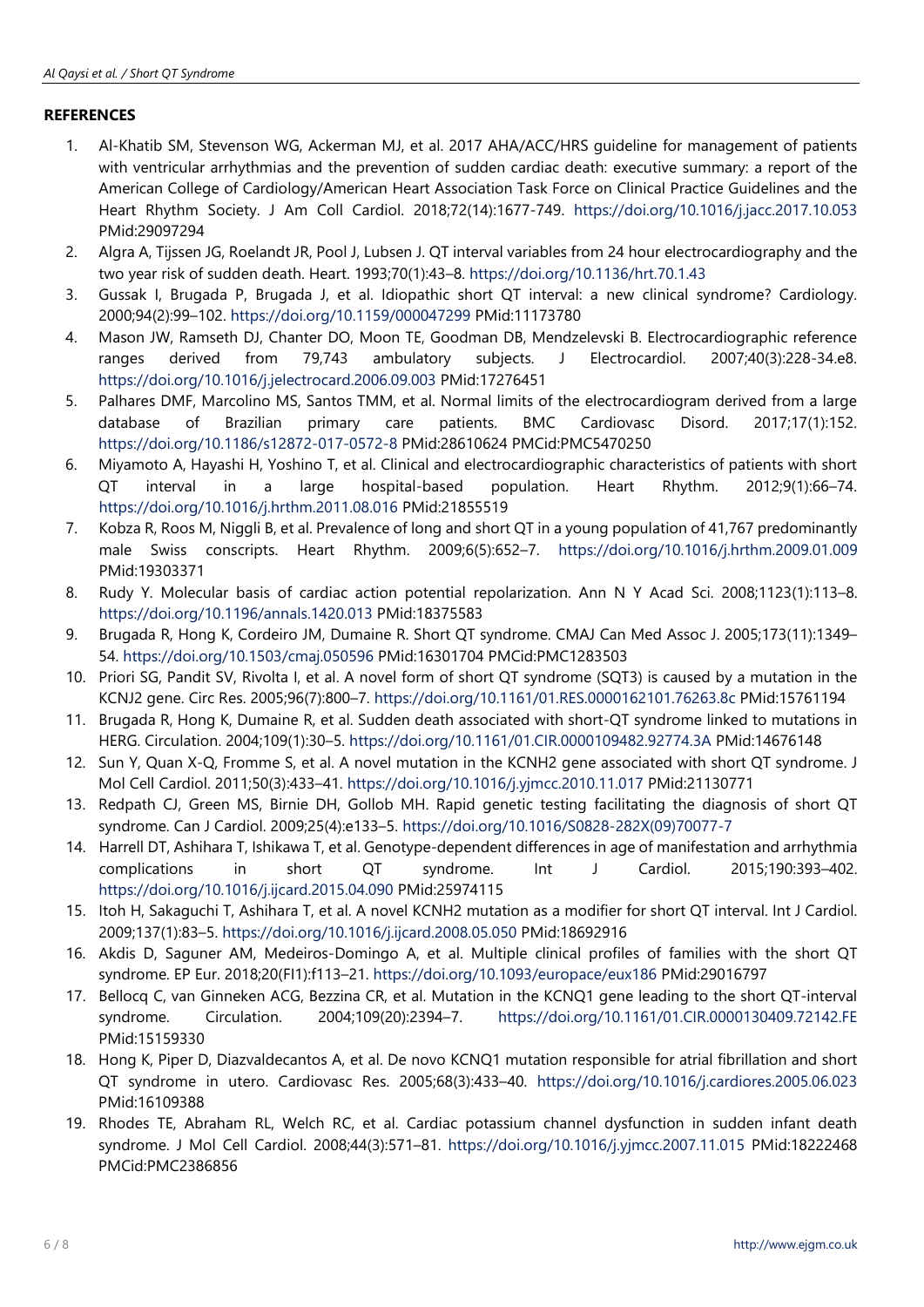- 20. Moreno C, Oliveras A, de la Cruz A, et al. A new KCNQ1 mutation at the S5 segment that impairs its association with KCNE1 is responsible for short QT syndrome. Cardiovasc Res. 2015;107(4):613–23. <https://doi.org/10.1093/cvr/cvv196> PMid:26168993
- 21. Mazzanti A, Kanthan A, Monteforte N, et al. Novel insight into the natural history of short QT syndrome. J Am Coll Cardiol. 2014;63(13):1300–8. <https://doi.org/10.1016/j.jacc.2013.09.078> PMid:24291113 PMCid:PMC3988978
- 22. Rothenberg I, Piccini I, Wrobel E, et al. Structural interplay of KV7.1 and KCNE1 is essential for normal repolarization and is compromised in short QT syndrome 2 (KV7.1-A287T). Hear Case Rep. 2016;2(6):521–9. <https://doi.org/10.1016/j.hrcr.2016.08.015> PMid:28491751 PMCid:PMC5420010
- 23. Hattori T, Makiyama T, Akao M, et al. A novel gain-of-function KCNJ2 mutation associated with short-QT syndrome impairs inward rectification of Kir2.1 currents. Cardiovasc Res. 2012;93(4):666–73. <https://doi.org/10.1093/cvr/cvr329> PMid:22155372
- 24. Deo M, Ruan Y, Pandit SV, et al. KCNJ2 mutation in short QT syndrome 3 results in atrial fibrillation and ventricular proarrhythmia. Proc Natl Acad Sci. 2013;110(11):4291–6. <https://doi.org/10.1073/pnas.1218154110> PMid:23440193 PMCid:PMC3600465
- 25. Ambrosini E, Sicca F, Brignone MS, et al. Genetically induced dysfunctions of Kir2.1 channels: implications for short QT3 syndrome and autism–epilepsy phenotype. Hum Mol Genet. 2014;23(18):4875–86. <https://doi.org/10.1093/hmg/ddu201> PMid:24794859 PMCid:PMC4140467
- 26. Antzelevitch C, Pollevick GD, Cordeiro JM, et al. Loss-of-function mutations in the cardiac calcium channel underlie a new clinical entity characterized by ST-segment elevation, short QT intervals, and sudden cardiac death. Circulation. 2007;115(4):442–9. <https://doi.org/10.1161/CIRCULATIONAHA.106.668392> PMid:17224476 PMCid:PMC1952683
- 27. Templin C, Ghadri J-R, Rougier J-S, et al. Identification of a novel loss-of-function calcium channel gene mutation in short QT syndrome (SQTS6). Eur Heart J. 2011;32(9):1077–88. <https://doi.org/10.1093/eurheartj/ehr076> PMid:21383000 PMCid:PMC3086900
- 28. Hong K, Hu J, Yu J, Brugada R. Concomitant Brugada-like and short QT electrocardiogram linked to SCN5A mutation. Eur J Hum Genet. 2012;20(11):1189–92. <https://doi.org/10.1038/ejhg.2012.63> PMid:22490985 PMCid:PMC3476719
- 29. Thorsen K, Dam VS, Kjaer-Sorensen K, et al. Loss-of-activity-mutation in the cardiac chloride-bicarbonate exchanger AE3 causes short QT syndrome. Nat Commun. 2017;8(1):1696. [https://doi.org/10.1038/s41467-017-](https://doi.org/10.1038/s41467-017-01630-0) [01630-0](https://doi.org/10.1038/s41467-017-01630-0) PMid:29167417 PMCid:PMC5700076
- 30. Roussel J, Labarthe F, Thireau J, et al. Carnitine deficiency induces a short QT syndrome. Heart Rhythm. 2016;13(1):165–74. <https://doi.org/10.1016/j.hrthm.2015.07.027> PMid:26190315
- 31. Bjerregaard P. Diagnosis and management of short QT syndrome. Heart Rhythm. 2018;15(8):1261–7. <https://doi.org/10.1016/j.hrthm.2018.02.034> PMid:29501667
- 32. Ferro F, Ouillé A, Tran T-A, et al. Long-chain acylcarnitines regulate the hERG channel. PLoS ONE. 2012;7(7):e41686. <https://doi.org/10.1371/journal.pone.0041686> PMid:22848566 PMCid:PMC3404973
- 33. Priori SG, Wilde AA, Horie M, et al. HRS/EHRA/APHRS expert consensus statement on the diagnosis and management of patients with inherited primary arrhythmia syndromes: document endorsed by HRS, EHRA, and APHRS in May 2013 and by ACCF, AHA, PACES, and AEPC in June 2013. Heart Rhythm. 2013;10(12):1932–63. <https://doi.org/10.1016/j.hrthm.2013.05.014> PMid:24011539
- 34. Giustetto C, Schimpf R, Mazzanti A, et al. Long-term follow-up of patients with short QT syndrome. J Am Coll Cardiol. 2011;58(6):587–95. <https://doi.org/10.1016/j.jacc.2011.03.038> PMid:21798421
- 35. Priori SG, Blomström-Lundqvist C, Mazzanti A, et al. 2015 ESC Guidelines for the management of patients with ventricular arrhythmias and the prevention of sudden cardiac death: The task force for the management of patients with ventricular arrhythmias and the prevention of sudden cardiac death of the European Society of Cardiology (ESC) endorsed by: Association for European Paediatric and Congenital Cardiology (AEPC). Eur Heart J. 2015;36(41):2793–867. <https://doi.org/10.1093/eurheartj/ehv316> PMid:26320108
- 36. Giustetto C, Scrocco C, Schimpf R, et al. Usefulness of exercise test in the diagnosis of short QT syndrome. Europace. 2015;17(4):628–34. <https://doi.org/10.1093/europace/euu351> PMid:25833882
- 37. Patel C, Yan G-X, Antzelevitch C. Short QT syndrome: from bench to bedside. Circ Arrhythm Electrophysiol. 2010;3(4):401–8. <https://doi.org/10.1161/CIRCEP.109.921056> PMid:20716721 PMCid:PMC2933105